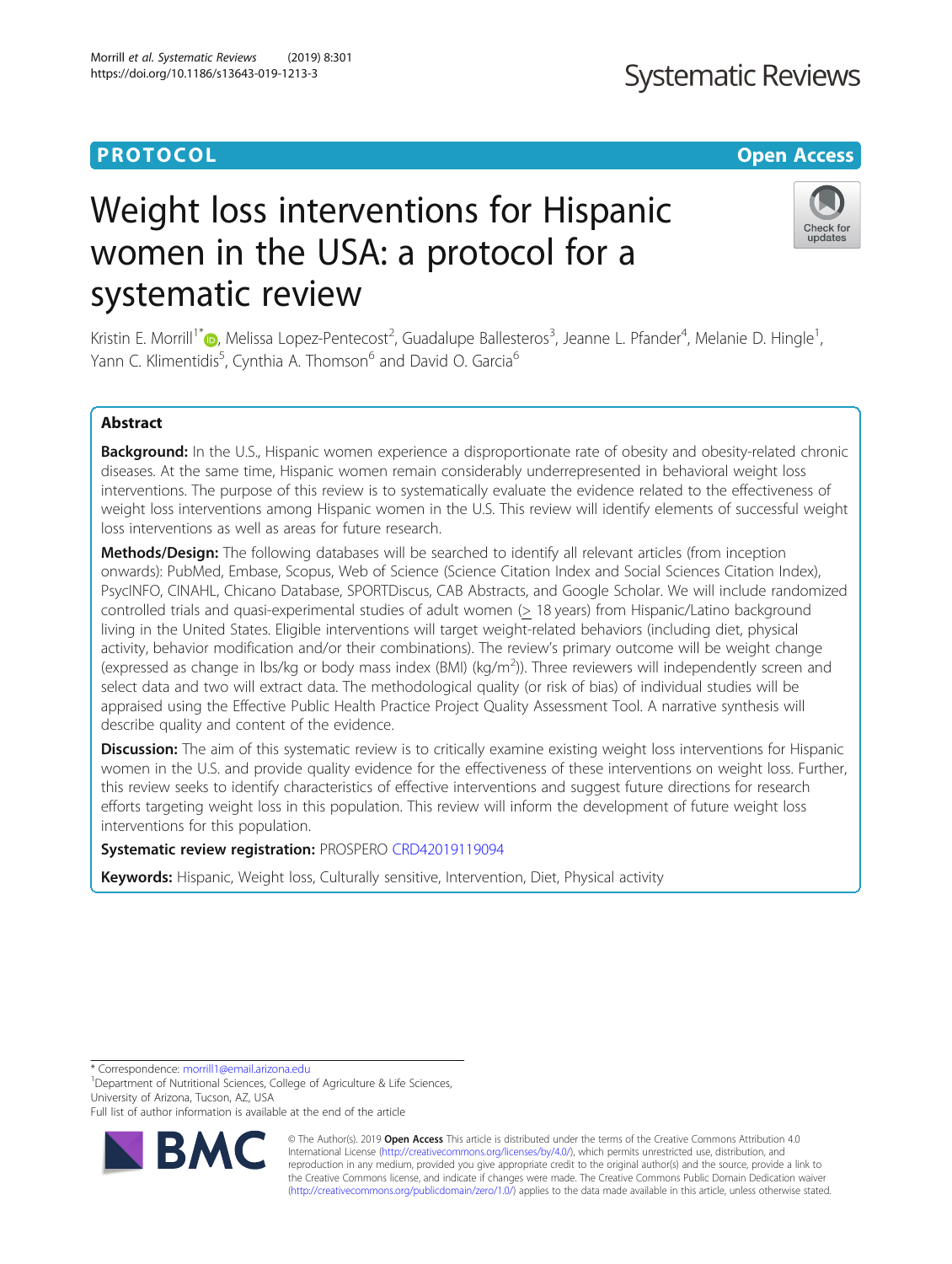# Background

Hispanic women will comprise 25% of all women in the USA by 2050 if current population growth trends continue [[1,](#page-5-0) [2\]](#page-5-0). Hispanic women experience disproportionate rates of obesity with a rate of 50% compared with 38% in non-Hispanic White (NHW) women [[3\]](#page-5-0). Obesity is associated with many chronic diseases and health conditions including hypertension, type 2 diabetes, chronic liver disease, heart disease, several cancers, body pain, depression, and overall low quality of life [[4](#page-5-0)–[8\]](#page-5-0). Consequently, Hispanic women are more likely to develop type 2 diabetes and chronic liver disease compared with NHW women and are significantly more likely to die from these conditions [\[9](#page-5-0), [10](#page-5-0)]. Efforts to improve modifiable lifestyle behaviors, such as diet and physical activity, to reduce the obesity burden and improve health in Hispanic women, are urgently needed.

Current guidelines for weight management include the use of comprehensive lifestyle interventions consisting of diet, physical activity, and behavior therapy [\[11](#page-5-0)]. When effective, these interventions typically result in a weight loss of approximately 18 lbs. in a 6-month period or  $1-2$ lbs. per week [[11](#page-5-0)]. However, long-term maintenance of weight loss remains a challenge as short-term weight loss is typically followed by a regain of 30–50% of initial body weight over the subsequent  $2-3$  years [\[12](#page-5-0), [13](#page-5-0)]. Within the field of behavioral weight loss interventions, Hispanic women remain considerably underrepresented. A recent systematic review found that Hispanics in general have comprised less than 10% of participants in behavioral weight loss interventions [\[14](#page-5-0)]. One of the largest lifestyle interventions to include Hispanic women, the Diabetes Prevention Program (DPP), was a landmark trial that demonstrated a comprehensive weight loss intervention can reduce incidence and progression of diabetes [[15\]](#page-5-0). By the completion of the study, weight loss in the lifestyle arm was similarly effective in Hispanic women and NHW women with − 5.9% and − 4.5% loss of initial body weight after 30 weeks, respectively [\[16](#page-5-0)]. The success of the lifestyle arm in inducing short-term weight loss in Hispanic women was likely due, in part, to the range of culturally sensitive materials and strategies implemented to take into consideration the ethnic diversity of study participants (e.g., the use of community lay workers often culturally matched to participants, culturally sensitive cooking materials) [[16](#page-5-0)–[18](#page-5-0)]. Although DPP was a large trial, only 16% ( $n = 154$ ) of the intensive lifestyle intervention (ILI) group identified as Hispanic women and information including level of acculturation, years in the USA, and country of origin were not collected, thereby limiting generalizability to different sub-populations within the Hispanic community [\[16](#page-5-0)]. In the Look AHEAD trial, the longest randomized trial to evaluate the effectiveness of lifestyle modification on weight and cardiovascular-related health outcomes, Hispanic women comprised only 9% ( $n = 240$ ) of participants in the ILI group and weight loss achieved by year 1 was slowly regained over the next 3 to 7 years, including among Hispanic women [[19,](#page-5-0) [20\]](#page-5-0). Additionally, similar to the DPP, the multicomponent lifestyle intervention delivered to participants makes it difficult to ascertain which specific intervention components were effective in inducing the observed weight loss.

Our hypothesis is that Hispanic women are uniquely and importantly different from NHW women when establishing effective programs for weight management. Cultural, social, and economic factors shape the way Hispanic women think and act regarding diet, physical activity, and weight loss. Further, actual and perceived barriers Hispanic women face while attempting to implement lifestyle changes need to be considered as influential elements in developing effective interventions. For example, among Mexican-American women, weight loss efforts may be influenced by a desire for a curvier figure, a desire to feel a part of American society, social hierarchies found within the home, concerns over spending time on themselves, familial pressures, and a lack of social/familial support [\[21,](#page-5-0) [22](#page-5-0)]. Additionally, structural barriers to diet and physical activity, such as the built environment, food deserts, and related issues in regards to access to healthy food may impede efforts to lose weight [[23](#page-5-0)–[25](#page-5-0)]. The process of acculturation has been identified as a factor affecting diet and physical activity behaviors both positively and negatively in individuals immigrating to the USA [\[26](#page-5-0)]. For Hispanic women, greater acculturation is positively associated with greater levels of total physical activity throughout the day [\[27](#page-5-0)–[29\]](#page-5-0) and increased likelihood of engaging in recommended amount of physical activity [[30](#page-5-0)]. While data are limited, westernized dietary acculturation for Hispanic women is characterized as increased intakes of saturated fat, sugar, dessert, and low-fat milk, and decreased intake of corn tortillas, low-fiber bread, and high-fat milk [\[31\]](#page-5-0). Given this evidence, the role of sociocultural factors such as level of acculturation and immigrant status remains important to understand and assess while seeking to improve weight loss efforts in Hispanic women. Additionally, woven into these factors are specific values, customs, and perceptions rooted in cultural gender norms that affect the engagement of Hispanic women in weight loss efforts [[21](#page-5-0), [25](#page-5-0)]. For example, Hispanic women may perceive a fuller figure to be more "healthy-looking" and desirable and may be deterred from engaging in physical activity by their husbands [[21,](#page-5-0) [25,](#page-5-0) [32](#page-6-0), [33\]](#page-6-0). Hispanic women may find it difficult to adopt healthier eating and cooking habits that would promote weight control for fear of the impact these changes would have on their family [[25\]](#page-5-0). These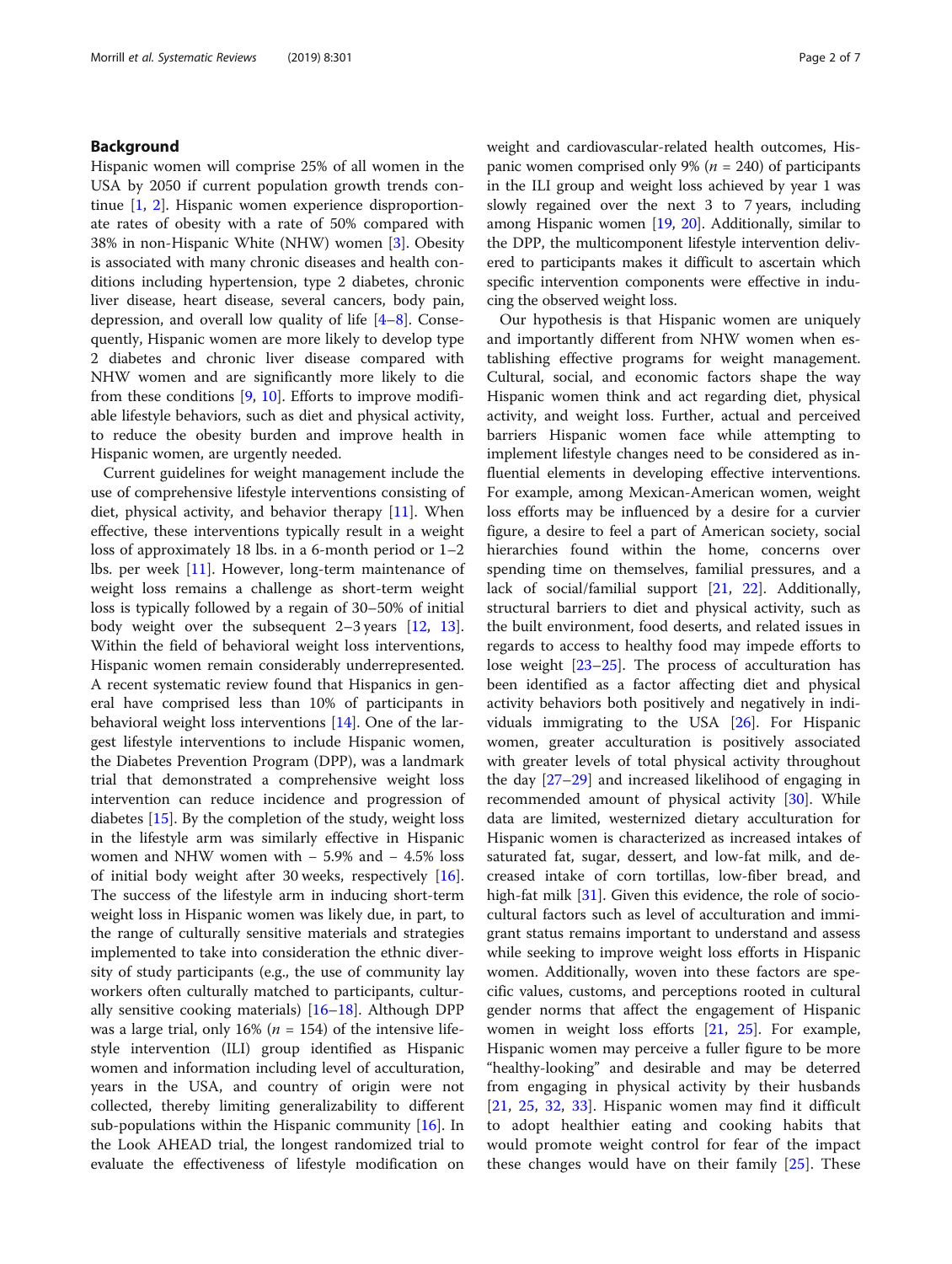unique barriers faced by Hispanic women attempting to engage in healthy lifestyle behaviors warrant interventions that are tailored to the needs of Hispanic individuals in general but more specifically, the needs of Hispanic women. For this reason, we have opted to focus this review on weight loss interventions that include only Hispanic women.

To date, systematic reviews focused exclusively on U.S. Hispanic women exist for diabetes risk factors management [[34](#page-6-0)], cancer screening [[35,](#page-6-0) [36](#page-6-0)], factors associated with physical activity [[37](#page-6-0)], and maternal health and breastfeeding [[38](#page-6-0)]. Multiple reviews have examined only physical activity interventions in Hispanic adults [\[39](#page-6-0)–[41](#page-6-0)]. In a systematic review by Corona et al., authors examined lifestyle interventions in adult Latinas but did not summarize information related to the effectiveness of the interventions in inducing weight loss, study socio-economic factors, and recruitment variables, and no quality assessment of studies was performed [[42](#page-6-0)]. The current review will extend the literature by providing a comprehensive and rigorous examination of weight loss interventions in Hispanic women and will include an in-depth synthesis of participant characteristics, intervention design, and study quality while using a predetermined measure for intervention success.

The purpose of this systematic review is to characterize previously tested weight loss interventions in Hispanic women in the USA and to identify areas for future research. Additionally, components of successful interventions (those that have achieved clinically meaningful weight loss of  $\geq$  3% [[11](#page-5-0)]) will be identified so that future interventions can build on previous findings and ensure meaningful progress is made. A weight loss of  $\geq 3\%$  is associated with clinically meaningful reductions in risk factors for diabetes such as hemoglobin A1c and blood glucose [\[11\]](#page-5-0) and therefore was chosen as a predetermined measures of intervention effectiveness.

In the current manuscript, the term "Hispanic" is representative of individuals who classify themselves as a person of Mexican, Cuban, South or Central American, Puerto Rican, or other Spanish culture or origin, regardless of race. Importantly, the ongoing Hispanic Community Health Study/Study of Latinos (HCHS/SOL) continues to provide new insights into factors involved in the prevention and treatment of chronic disease among Hispanic/Latino persons from different countries of origin [[43](#page-6-0), [44](#page-6-0)]. We acknowledge the considerable heterogeneity of the term "Hispanic" and will recognize other terms (e.g., Latino/a/x) and/or subgroups (e.g., Mexican American) within our search strategy in efforts to be as inclusive as possible.

# Methods and analysis

# Study registration

This systematic review protocol is being reported in accordance with the reporting guidance in the Preferred

Reporting Items for Systematic Reviews and Meta-Analyses Protocol (PRISMA-P) statement [\[45](#page-6-0)]. The PRISMA checklist is provided in Additional file [1.](#page-4-0) As a systematic review of published studies, ethics approval will not be required. This review has been registered with the International Prospective Register of Systematic Reviews (PROSPERO) (registration number: CRD42019119094; date of registration: April 2, 2019.

# Study eligibility criteria

Studies will be selected according to the criteria outlined in Table [1.](#page-3-0)

## Study participants

Our decision to focus our review on Hispanic women living in the USA stems from the knowledge that U.S. Hispanic women have unique attitudes, barriers, and facilitators related to weight loss with important sociocultural contextual factors specific to the USA (e.g., acculturation, built environment, high burden of obesity, and related disease) meriting focused examination. Additionally, racial/ethnic- and sex-specific models exploring predictors of weight loss have demonstrated differences in key predictors of weight loss, further justifying the need to independently focus on Hispanic women [[20\]](#page-5-0).

# Interventions

Lifestyle interventions  $\geq 12$  weeks in duration, a minimum timeframe associated with short-term weight loss [[46\]](#page-6-0), targeting diet and/or physical activity to reduce body weight will be included. This will include dietary interventions targeting weight, physical activity interventions targeting weight, and a combination of both with and without behavioral modification. Dietary interventions will be defined as interventions where diet is modified through changes in diet-related behaviors (e.g., portion control, stimulus control, cooking skills). Physical activity interventions will be defined as interventions where physical activity is modified through changes in physical activity-related behaviors (e.g., increasing leisure time physical activity, reducing sedentary behavior). Interventions will not be excluded based on intervention delivery modality, but modality will be tracked as a component that may influence program effects. Additionally, interventions delivered by a range of different interventionists (e.g., students, physicians, community health workers) will be included.

## Outcomes and prioritization

Studies to be included in this review must report weight or body mass index (BMI) ( $\text{kg/m}^2$ ) as a primary or secondary outcome. Changes in risk factors for chronic disease (e.g., blood glucose, hemoglobin A1c, and lipids) included as primary or secondary outcomes in eligible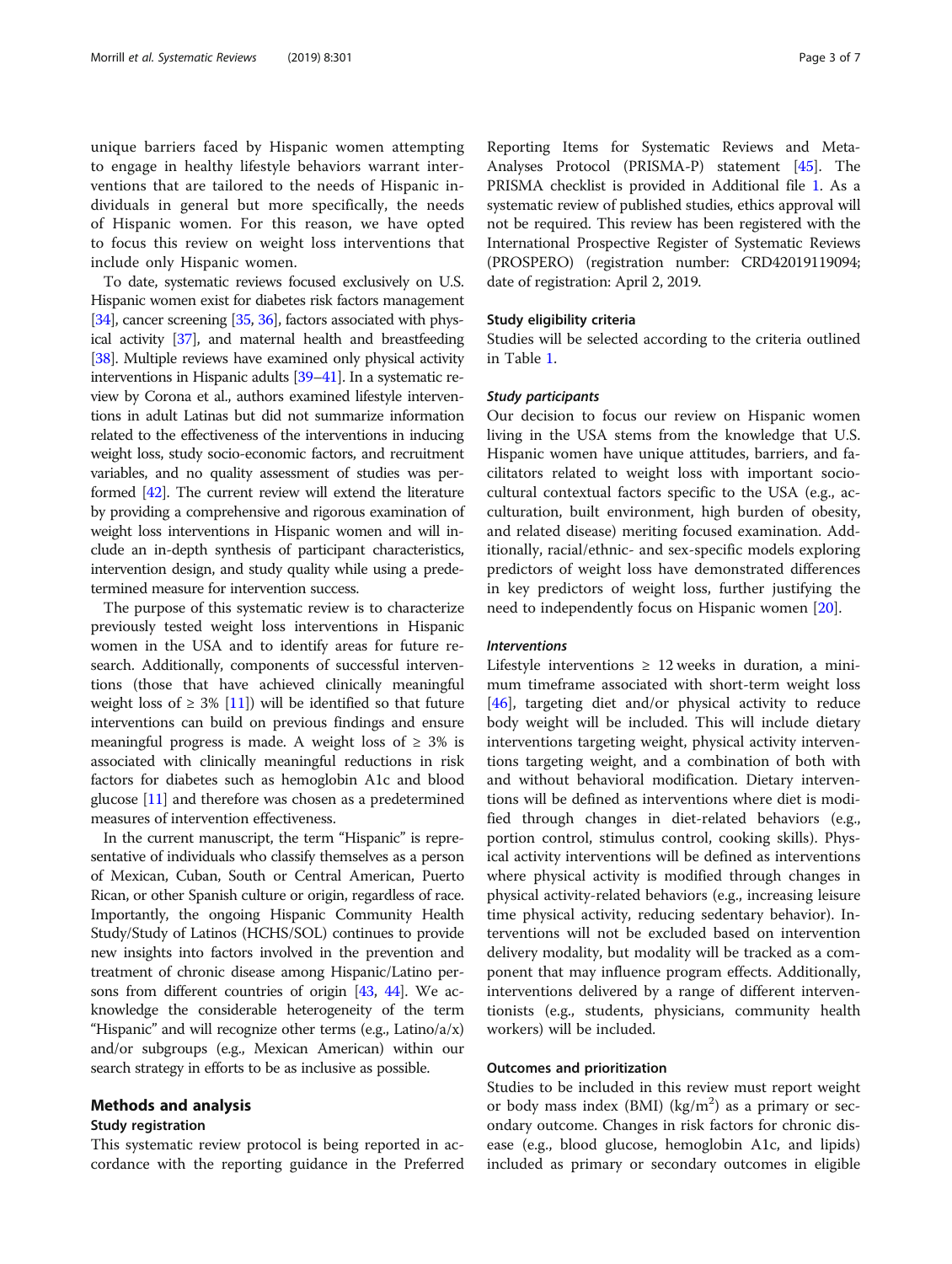#### <span id="page-3-0"></span>Table 1 Inclusion and exclusion criteria

| PICOS strategy   | Inclusion criteria                                                                                                                                     | Exclusion criteria                                                                                                                                                                                                                                                                                                                                                                  |
|------------------|--------------------------------------------------------------------------------------------------------------------------------------------------------|-------------------------------------------------------------------------------------------------------------------------------------------------------------------------------------------------------------------------------------------------------------------------------------------------------------------------------------------------------------------------------------|
| P - Population   | Hispanic women, 18+ years old,<br>living in the USA                                                                                                    | Studies that recruited both men and women (however.<br>studies that included men and children as a strategy to<br>engage women will be kept), studies focused on<br>children and/or adolescents that allowed parents to attend,<br>patients who are hospitalized or institutionalized, patients<br>with eating disorders, patients who have recently<br>undergone bariatric surgery |
| I - Intervention | Lifestyle interventions $\geq 12$ weeks in<br>duration, targeting diet, and/or physical<br>activity to reduce body weight                              | Surgical procedures, nonsurgical devices and procedures,<br>pharmacological treatments, complementary/alternative<br>treatments, dietary supplements intended for weight loss,<br>population-focused health promotion campaigns, and<br>interventions that do not focus on modifying weight,<br>interventions to prevent excessive weight gain during<br>pregnancy                  |
| C - Comparison   | For RCTs, wait-list control or usual care<br>For quasi-experimental, no<br>comparison required                                                         |                                                                                                                                                                                                                                                                                                                                                                                     |
| O - Outcome      | Studies reporting objectively measured<br>weight change (expressed as change in<br>Ibs. or kg or BMI ( $kg/m2$ ) as a primary or<br>secondary outcome. | Self-reported measures of weight change                                                                                                                                                                                                                                                                                                                                             |
| S - Study design | RCTs and quasi-experimental studies                                                                                                                    | Reviews, observational studies (cross sectional, case-control,<br>and cohort studies), case reports, case series, in vitro studies,<br>animal studies, secondary analyses of trials, and survey<br>development studies                                                                                                                                                              |

studies will be summarized. Characteristics of interventions that have induced a clinically meaningful weight loss of  $\geq$  3% [\[11\]](#page-5-0) will be summarized.

#### Data sources and search strategy

The following databases will be searched by a professional librarian (JLP) for all relevant articles from inception onwards: PubMed, Embase, Scopus, Web of Science (Science Citation Index and Social Sciences Citation Index), PsycINFO, CINAHL, Chicano Database, SPORT-Discus, CAB Abstracts, and Google Scholar. A detailed description of the search strategy for PubMed is included as Additional file [2](#page-4-0). Reference lists from all eligible studies will be hand-searched in addition to reference lists of related reviews. The search will be supplemented with suggestions from experts in the field. The search will be limited to publications written in the English language.

# Data management

Results from the search through the electronic databases will be uploaded by JLP into EndNote citation manager software and duplicates removed. The EndNote file will then be uploaded to Covidence systematic review software (Veritas Health Innovation, Melbourne, Australia). KM, MLP, and GB will then independently begin the reviewing process.

# Selection process

Excluding duplicates, articles generated from the search strategy will be divided into three equal sections (A, B, C). Then, three authors (KM, MLP, GB) will independently perform an initial title and abstract review in the following manner: KM will review A+B, MLP will review B+C, and GB will review A+C. The three authors will then meet and results will be discussed until a consensus is reached regarding eligible studies. In the next step, remaining articles will be read in full-text format independently by KM and MLP. Discrepancies at these two screening steps will be resolved by DG and the set of articles to be reviewed will be finalized.

# Data extraction

Data from these articles will be extracted independently by KM and MLP and reviewed by GB. Extracted data from the articles will be collected by KM and MLP using a standardized template form developed specifically for this review and cross-referenced by GB for any discrepancies. If data extraction for an eligible study cannot be accomplished due to information inadequately described or missing in the full-text article, KM will contact the publication's corresponding author via email up to three times to request the information. KM and MLP will pilot the standardized template on a subsample of eligible studies and make any appropriate adjustments to the data collection fields as necessary before continuing with the remaining studies. In the case there are multiple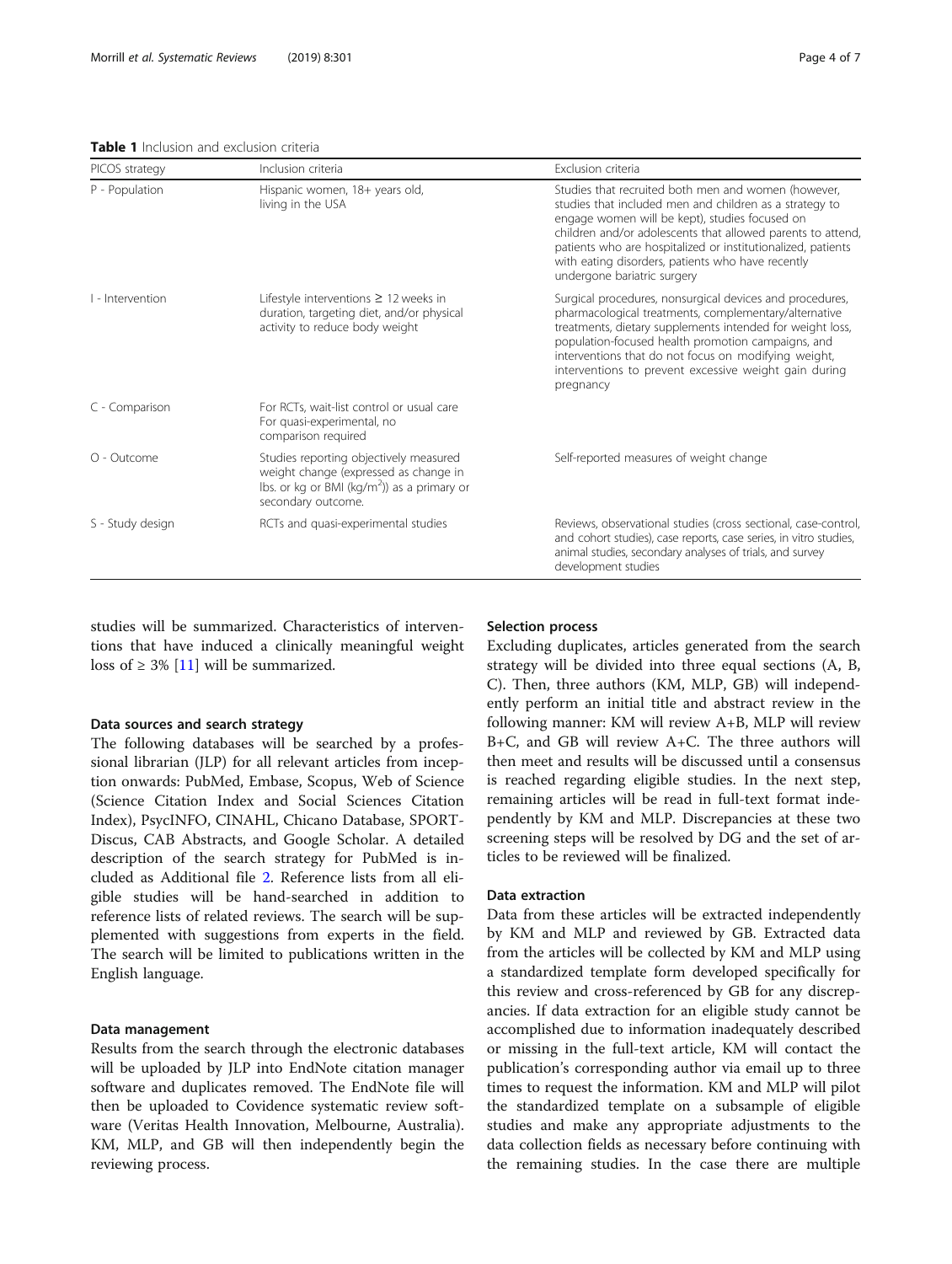<span id="page-4-0"></span>publications for an eligible study, data will be extracted from each manuscript in order to retrieve all information relevant to this review. Intervention materials, such as educational materials provided to participants, will be requested from trial authors and published as supplementary materials in the final review [\[47](#page-6-0)].

Data to be extracted from eligible articles are as follows:

- 1. Author and year of publication
- 2. Participant population (age, important eligibility criteria such as weight classification or disease state)
- 3. Socio-cultural factors (acculturation level and Hispanic subgroup or country of origin, if available)
- 4. Study design (randomized controlled trial or quasiexperimental design)
- 5. Recruitment variables (setting, strategy, and effectiveness)
- 6. Intervention characteristics (duration, study materials, study delivery setting, intervention modality, theoretical frameworks/behavior change techniques, and culturally sensitive strategies implemented)
- 7. Comparator (if available) and description
- 8. Study outcome information (weight loss and/or changes in BMI included as primary or secondary outcome) and changes in other risk factors for chronic disease (e.g., blood glucose, hemoglobin A1c, and lipids) included as the secondary study outcomes (if available)
- 9. Retention and adherence rates

## Quality assessment

Quality in all studies will be independently assessed by KM and MLP using the Effective Public Health Practice Project Quality Assessment Tool (EPHPP) [\[48](#page-6-0)]. This standardized tool, developed by the Effective Public Health Practice Project in Canada, was chosen since it can be used to evaluate a range of intervention study designs including RCTs and pre- and post-studies, both of which may be included in the review. The EPHPP evaluates study quality by assessing the following six domains: (1) selection bias; (2) study design; (3) confounders; (4) blinding; (5) data collection; and (6) withdrawals/dropouts. When using this tool, each of these six domains is rated from weak (1 point) to strong (3 points) and these are averaged to provide a total quality score for the study. Validity and reliability for this tool meets accepted standards [[48\]](#page-6-0). For the current review, all studies to be included in the review will have a copy of the EPHPP attached, and both KM and MLP will independently assess each article. Any discrepancies will be resolved by DG. Because we are not conducting a meta-analysis, there

will be no data synthesis, and therefore, no sensitivity analysis will be conducted with the results from this assessment.

#### Data analysis

A narrative synthesis of eligible studies will be conducted. This will include qualitatively summarizing all extracted data. Quantitative summaries of extracted data such as the proportion of studies to achieve a clinically meaningful weight loss of  $\geq$  3% [\[11](#page-5-0)] and frequencies of specific intervention characteristics (e.g., use of theoretical framework, study delivery setting, culturally sensitive strategies implemented) will be reported. KM will synthesize all of the data and this will be reviewed by MLP. Discrepancies will be resolved by DG. These summaries will be used to assess the effectiveness of weight loss interventions for Hispanic women in the USA and address gaps in the existing literature. After synthesizing the data, we will identify areas for future research.

# **Discussion**

This review will be among the first to provide quality evidence for the effectiveness of weight loss interventions developed specifically for Hispanic women in the USA and identify salient features of effective interventions. This information will be useful to inform the development of future weight loss interventions for this population. Potential limitations include a limited number of eligible studies, studies with small samples sizes, insufficient detail of sample eligibility, and/or intervention strategies and characteristics as well as the exclusion of studies published in non-English languages. Any amendments made to this protocol while conducting the study will be described in PROSPERO and outlined in the final published manuscript. Findings from this review will be widely disseminated through conference presentations and peer-reviewed publications.

# Supplementary information

Supplementary information accompanies this paper at [https://doi.org/10.](https://doi.org/10.1186/s13643-019-1213-3) [1186/s13643-019-1213-3.](https://doi.org/10.1186/s13643-019-1213-3)

Additional file 1. PRISMA-P (Preferred Reporting Items for Systematic review and Meta-Analysis Protocols) 2015 checklist: recommended items to address in a systematic review protocol.

Additional file 2. Morrill SR PubMed Search Strategy (07/02/2019).

#### Abbreviations

BMI: Body mass index; CINAHL: The Cumulative Index to Nursing and Allied Health Literature; DPP: Diabetes Prevention Program; EPHPP: Effective Public Health Practice Project Quality Assessment Tool; PRISMA-P: Preferred Reporting Items for Systematic Reviews and Meta-Analyses Protocol; PROSPERO: International Prospective Register of Systematic Reviews; RCTs: Randomized controlled trials; SCI: Science Citation Index; SSCI: Social Sciences Citation Index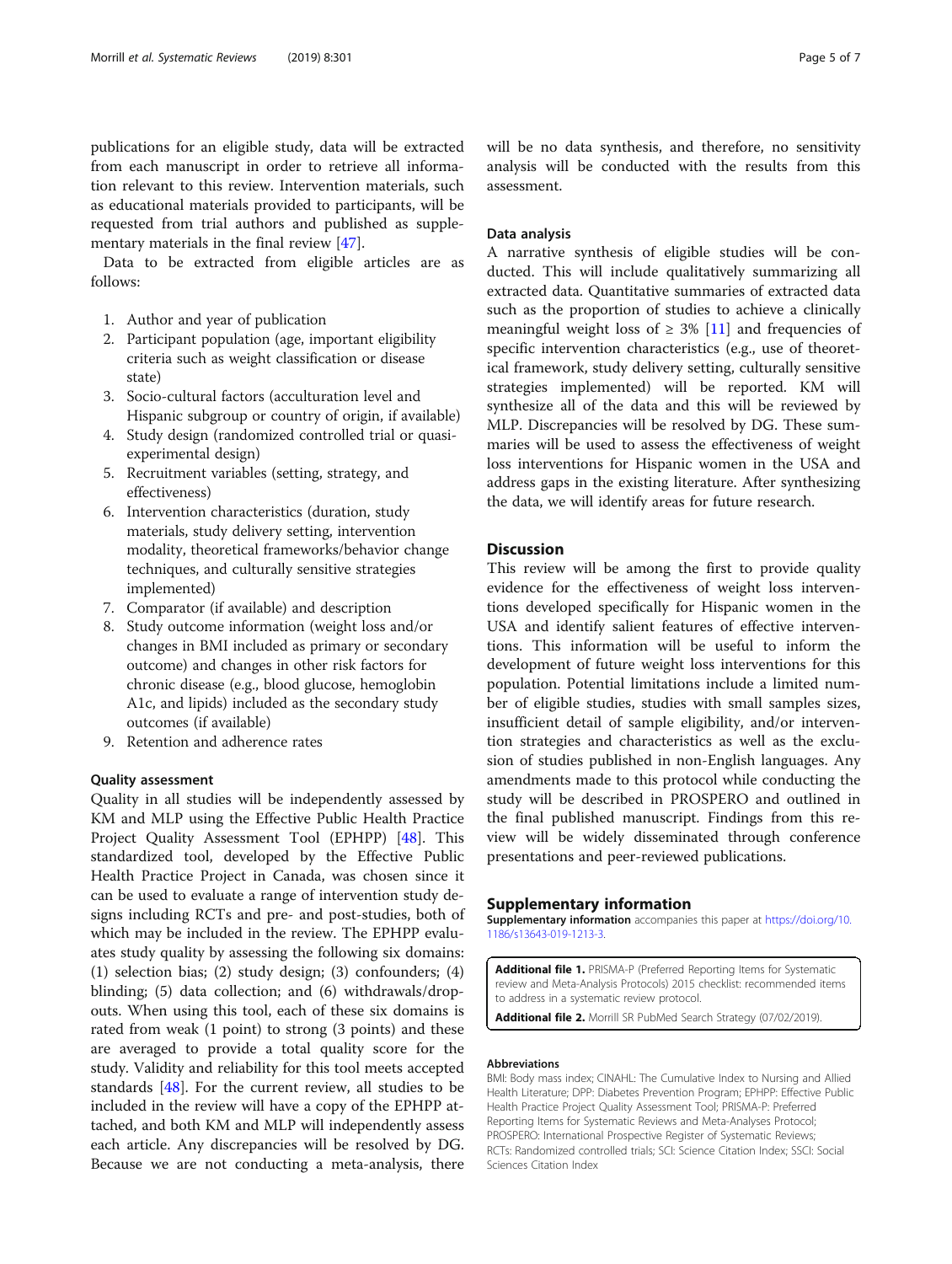#### <span id="page-5-0"></span>Acknowledgements

We wish to thank Ms. Maribeth Slebodnik, BSN, MLS, for her guidance and expertise developing and refining the review's search strategy and Ms. Jean McClelland, MLS, for her valuable advice and guidance.

#### Authors' contributions

KEM is the guarantor of this systematic review. KEM, JLP, MDH, YCK, CAT, and DOG contributed to the review's initial conception. KEM and DOG registered the review and contributed to its design. KEM, JLP, and DOG developed the search strategies. JLP, KEM, ML-P, GB, and DOG performed the search and identified studies for review. KEM drafted the protocol manuscript with support from JLP, ML-P, GB, and DOG. All authors critically reviewed and commented on this protocol. All authors read and approved the final manuscript.

#### Authors' information

Not applicable

#### Funding

This work was supported by the National Needs Graduate Fellowship Program with the United States Department of Agriculture (USDA).

#### Availability of data and materials

Data sharing is not applicable to this article as no datasets were generated or analyzed during the current study.

#### Ethics approval and consent to participate

Not applicable

#### Consent for publication

Not applicable

#### Competing interests

The authors declare that they have no competing interests.

#### Author details

<sup>1</sup>Department of Nutritional Sciences, College of Agriculture & Life Sciences, University of Arizona, Tucson, AZ, USA. <sup>2</sup>Department of Clinical and Translational Sciences, College of Medicine, University of Arizona, Tucson, AZ, USA. <sup>3</sup>Department of Physiology, College of Medicine, University of Arizona, Tucson, AZ, USA. <sup>4</sup>University Libraries, University of Arizona, Tucson, AZ, USA.<br><sup>5</sup>Dopartment of Epidemialcov and Biostatistics, University of Arizona, Mel Department of Epidemiology and Biostatistics, University of Arizona, Mel and Enid Zuckerman College of Public Health, Tucson, AZ, USA. <sup>6</sup>Department of Health Promotion Sciences, University of Arizona, Mel and Enid Zuckerman College of Public Health, Tucson, AZ, USA.

# Received: 8 July 2019 Accepted: 23 October 2019<br>Published online: 01 December 2019

#### References

- 1. Paz K, Massey KP. Health disparity among Latina women: comparison with non-Latina women. Clin Med Insights Womens Health. 2016;9(Suppl 1):71–4.
- Ramos BM, Jurkowski J, Gonzalez BA, Lawrence C. Latina women: health and healthcare disparities. Soc Work Public Health. 2010;25(3):258–71.
- 3. Hales CM, Carroll MD, Fryar CD, Ogden CL. Prevalence of obesity among adults and youth: United States, 2015-2016. NCHS data brief, no 288. Hyattsville: National Center for Health Statistics. 2017.
- 4. Bhaskaran K, Douglas I, Forbes H, dos-Santos-Silva I, Leon DA, Smeeth L. Body-mass index and risk of 22 specific cancers: a population-based cohort study of 5.24 million UK adults. Lancet. 2014;384(9945):755–65.
- Klein S, Burke LE, Bray GA, Blair S, Allison DB, Pi-Sunyer X, et al. Clinical implications of obesity with specific focus on cardiovascular disease: a statement for professionals from the American Heart Association Council on Nutrition, Physical Activity, and Metabolism: endorsed by the American College of Cardiology Foundation. Circulation. 2004;110(18):2952–67.
- 6. Pi-Sunyer FX. The obesity epidemic: pathophysiology and consequences of obesity. Obes Res. 2002;10(Suppl 2):97S–104S.
- 7. Kasen S, Cohen P, Chen H, Must A. Obesity and psychopathology in women: a three decade prospective study. Int J Obes. 2008;32(3):558–66.
- 8. Luppino FS, de Wit LM, Bouvy PF, Stijnen T, Cuijpers P, Penninx BW, et al. Overweight, obesity, and depression: a systematic review and meta-analysis of longitudinal studies. Arch Gen Psychiatry. 2010;67(3):220–9.
- 9. Kposowa AJ. Mortality from diabetes by Hispanic groups: evidence from the US National Longitudinal Mortality Study. Int J Popul Res. 2013;2013:12.
- 10. Ong JP, Pitts A, Younossi ZM. Increased overall mortality and liver-related mortality in non-alcoholic fatty liver disease. J Hepatol. 2008;49(4):608–12.
- 11. Jensen MD, Ryan DH, Apovian CM, Ard JD, Comuzzie AG, Donato KA, et al. 2013 AHA/ACC/TOS guideline for the management of overweight and obesity in adults: a report of the American College of Cardiology/American Heart Association Task Force on Practice Guidelines and The Obesity Society. J Am Coll Cardiol. 2014;63(25 Pt B):2985–3023.
- 12. Wadden TA, Neiberg RH, Wing RR, Clark JM, Delahanty LM, Hill JO, et al. Four-year weight losses in the Look AHEAD study: factors associated with long-term success. Obesity (Silver Spring). 2011;19(10):1987–98.
- 13. Wing RR, Hamman RF, Bray GA, Delahanty L, Edelstein SL, Hill JO, et al. Achieving weight and activity goals among diabetes prevention program lifestyle participants. Obes Res. 2004;12(9):1426–34.
- 14. Haughton CF, Silfee VJ, Wang ML, Lopez-Cepero AC, Estabrook DP, Frisard C, et al. Racial/ethnic representation in lifestyle weight loss intervention studies in the United States: a systematic review. Prev Med Rep. 2018;9:131–7.
- 15. Knowler WC, Barrett-Connor E, Fowler SE, Hamman RF, Lachin JM, Walker EA, et al. Reduction in the incidence of type 2 diabetes with lifestyle intervention or metformin. N Engl J Med. 2002;346(6):393–403.
- 16. West DS, Elaine Prewitt T, Bursac Z, Felix HC. Weight loss of black, white, and Hispanic men and women in the Diabetes Prevention Program. Obesity (Silver Spring). 2008;16(6):1413–20.
- 17. Hoskin MA, Bray GA, Hattaway K, Khare-Ranade PA, Pomeroy J, Semler LN, et al. Prevention of diabetes through the lifestyle intervention: lessons learned from the diabetes prevention program and outcomes study and its translation to practice. Curr Nutr Rep. 2014;3(4):364–78.
- 18. Diabetes Prevention Program Research G. The Diabetes Prevention Program (DPP): description of lifestyle intervention. Diabetes Care. 2002; 25(12):2165–71.
- 19. Wing RR, Espeland MA, Clark JM, Hazuda HP, Knowler WC, Pownall HJ, et al. Association of weight loss maintenance and weight regain on 4-year changes in CVD risk factors: the action for health in diabetes (Look AHEAD) Clinical Trial. Diabetes Care. 2016;39(8):1345–55.
- 20. West DS, Dutton G, Delahanty LM, Hazuda HP, Rickman AD, Knowler WC, et al. Weight loss experiences of African American, Hispanic, and non-Hispanic White men and women with type 2 diabetes: the Look AHEAD Trial. Obesity (Silver Spring). 2019;27(8):1275–84.
- 21. Lindberg NM, Stevens VJ. Immigration and weight gain: Mexican-American women's perspectives. J Immigr Minor Health. 2011;13(1):155–60.
- 22. McLaughlin EA, Campos-Melady M, Smith JE, Serier KN, Belon KE, Simmons JD, et al. The role of familism in weight loss treatment for Mexican American women. J Health Psychol. 2017;22(12):1510–23.
- 23. Tiedje K, Wieland ML, Meiers SJ, Mohamed AA, Formea CM, Ridgeway JL, et al. A focus group study of healthy eating knowledge, practices, and barriers among adult and adolescent immigrants and refugees in the United States. Int J Behav Nutr Phys Act. 2014;11:63.
- 24. Gerchow L, Tagliaferro B, Squires A, Nicholson J, Savarimuthu SM, Gutnick D, et al. Latina food patterns in the United States: a qualitative metasynthesis. Nurs Res. 2014;63(3):182–93.
- 25. Larsen BA, Pekmezi D, Marquez B, Benitez TJ, Marcus BH. Physical activity in Latinas: social and environmental influences. Womens Health (Lond). 2013; 9(2):201–10.
- 26. Winham DM, Palmer SM, Armstrong Florian TL, Shelley MC. Health behaviors among low-income Hispanic and non-Hispanic White women. Am J Health Behav. 2018;42(3):56–68.
- 27. Slattery ML, Sweeney C, Edwards S, Herrick J, Murtaugh M, Baumgartner K, et al. Physical activity patterns and obesity in Hispanic and non-Hispanic white women. Med Sci Sports Exerc. 2006;38(1):33–41.
- 28. Corral I, Landrine H. Acculturation and ethnic-minority health behavior: a test of the operant model. Health Psychol. 2008;27(6):737–45.
- 29. Wolin KY, Colditz G, Stoddard AM, Emmons KM, Sorensen G. Acculturation and physical activity in a working class multiethnic population. Prev Med. 2006;42(4):266–72.
- 30. Vermeesch AL, Stommel M. Physical activity and acculturation among U.S. Latinas of childbearing age. West J Nurs Res. 2014;36(4):495–511.
- 31. Batis C, Hernandez-Barrera L, Barquera S, Rivera JA, Popkin BM. Food acculturation drives dietary differences among Mexicans, Mexican Americans, and Non-Hispanic Whites. J Nutr. 2011;141(10):1898–906.